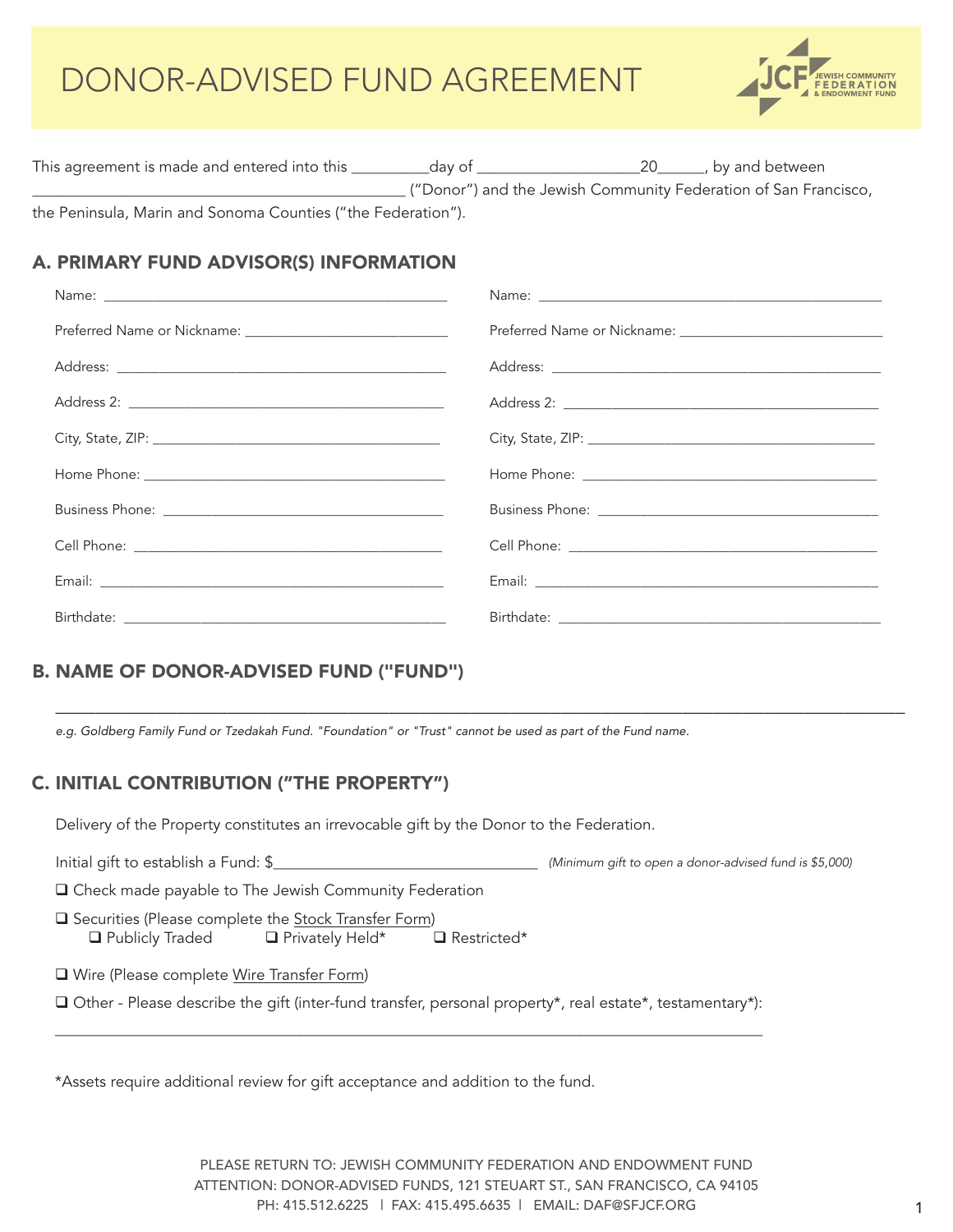

## D. ADDITIONAL INTERESTED PARTIES

#### Roles:

Fund Advisor (FA): Full advisory privileges over a Fund, including grant recommendations, investment recommendations, naming of Successor Advisors, and other Fund administration advisory privileges.

Grant Representative (GR): Full advisory privileges over grant recommendations but no other Fund administration privileges. *e.g. Philanthropic Advisor/Consultant*

Interested Party (INT): Access to view Fund information online but no advisory privileges. *e.g. Financial Advisor, Legal Counsel*

| Role: $\Box$ FA $\Box$ GR $\Box$ INT                                 | Role: $\Box$ FA $\Box$ GR $\Box$ INT |
|----------------------------------------------------------------------|--------------------------------------|
| <b>E. REFERRAL INFORMATION</b>                                       |                                      |
| How did you learn about the Federation's Donor-Advised Fund program? |                                      |
|                                                                      |                                      |

Federation Professional (name): \_\_\_\_\_\_\_\_\_\_\_\_\_\_\_\_\_\_\_\_\_\_\_\_\_\_\_\_\_\_\_\_\_\_\_

**Q** Federation Literature

**Q** Federation Website

Professional Advisor (name/email/phone): \_\_\_\_\_\_\_\_\_\_\_\_\_\_\_\_\_\_\_\_\_\_\_\_\_\_\_\_\_\_\_\_\_\_\_

Ad or Publication: \_\_\_\_\_\_\_\_\_\_\_\_\_\_\_\_\_\_\_\_\_\_\_\_\_\_\_\_\_\_\_\_\_\_\_

 $\Box$  Other  $\Box$ 

PLEASE RETURN TO: JEWISH COMMUNITY FEDERATION AND ENDOWMENT FUND ATTENTION: DONOR-ADVISED FUNDS, 121 STEUART ST., SAN FRANCISCO, CA 94105 PH: 415.512.6225 | FAX: 415.495.6635 | EMAIL: DAF@SFJCF.ORG 2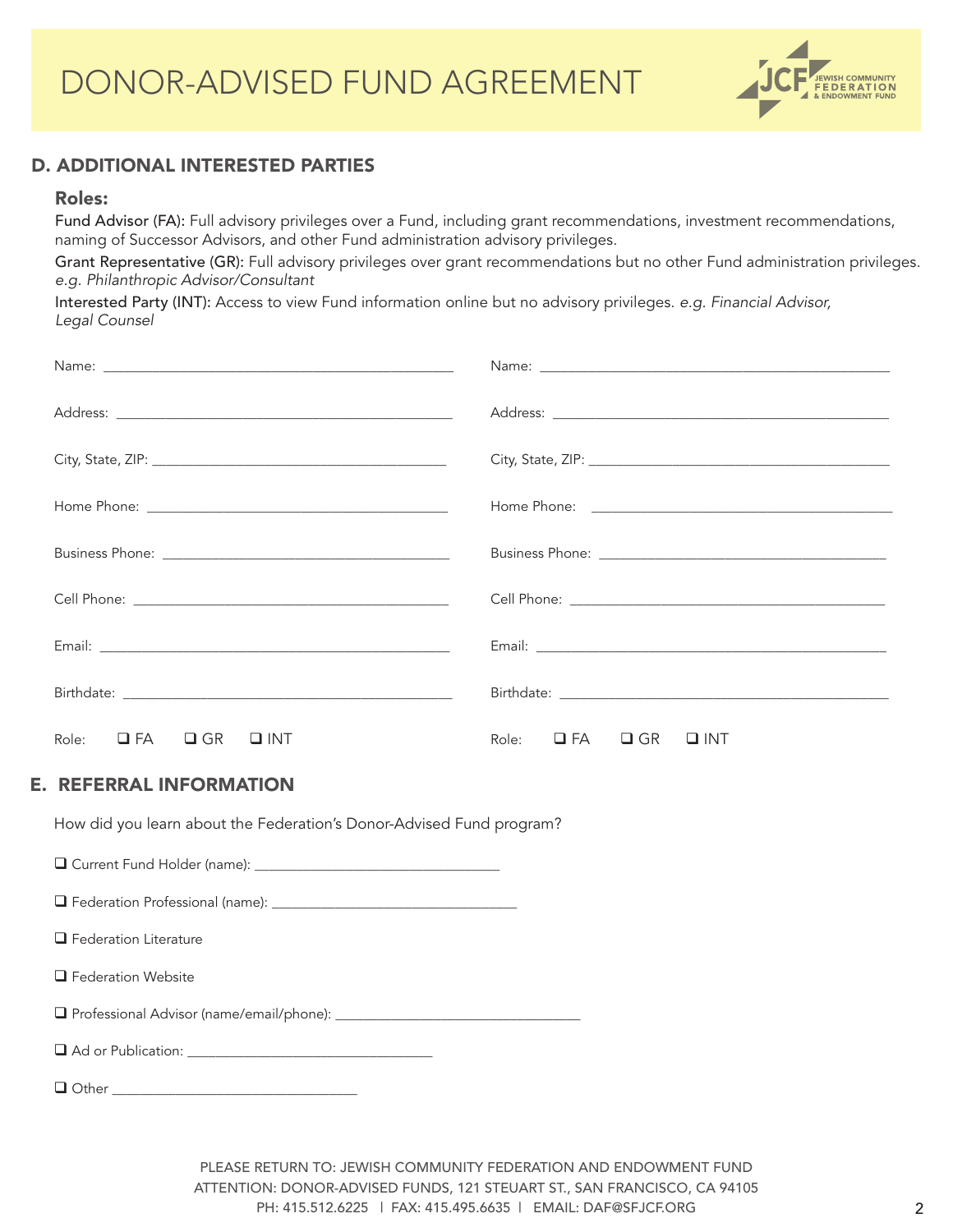

### F. FEDERATION PHILANTHROPY PARTNERS

The Federation is pleased to offer comprehensive services to match your unique philanthropic needs. Professionals are available to provide services that include the following: Gift Planning, Strategic Grantmaking, Next Generation and Multi-Generational Philanthropy, as well as family meetings, vision and mission statement creation, site visits and more.

I would be interested in learning more about Federation Philanthropy Partners' services.

# G. PHILANTHROPIC INTEREST AREAS

The Federation convenes donors with similar interests to create donor networks and share best practices. Please note your interest areas below:

| $\Box$ Caring for the Vulnerable       | Religious & Spiritual Life       | Social Action & Civic Engagement |
|----------------------------------------|----------------------------------|----------------------------------|
| □ Advancing a Shared Society in Israel | □ Disaster Relief & Preparedness | Animal Welfare                   |
| □ Inspiring Jewish Life & Learning     | $\Box$ Education                 | <b>O</b> Other: ________________ |
| Arts & Culture                         | <b>Q</b> Environment             | <b>O</b> Other: ______________   |
| □ Israel - General                     | $\Box$ Health                    |                                  |

### H. COMMUNICATION FROM GRANTEES

Mail the Federation receives for the Fund will not be forwarded. However, organizations that have received grants may wish to send information to you directly. Please indicate your contact preference for the custom grant letter (select one):

 $\Box$  Provide my address\* $\Box$  Do not provide my address

## I. PUBLIC ACKNOWLEDGEMENT

On occasion, we will note in our public relations materials those people who have established a Donor-Advised Fund with the Federation.

■ YES, the Federation may include my name in printed materials.\*

■ NO, please do not include my name in these materials.

At some Federation events, name tags may include special status as a Donor-Advised Fund holder.

□ Check here to opt-out of this special ribbon on name tags.

*\* Default if no box is checked*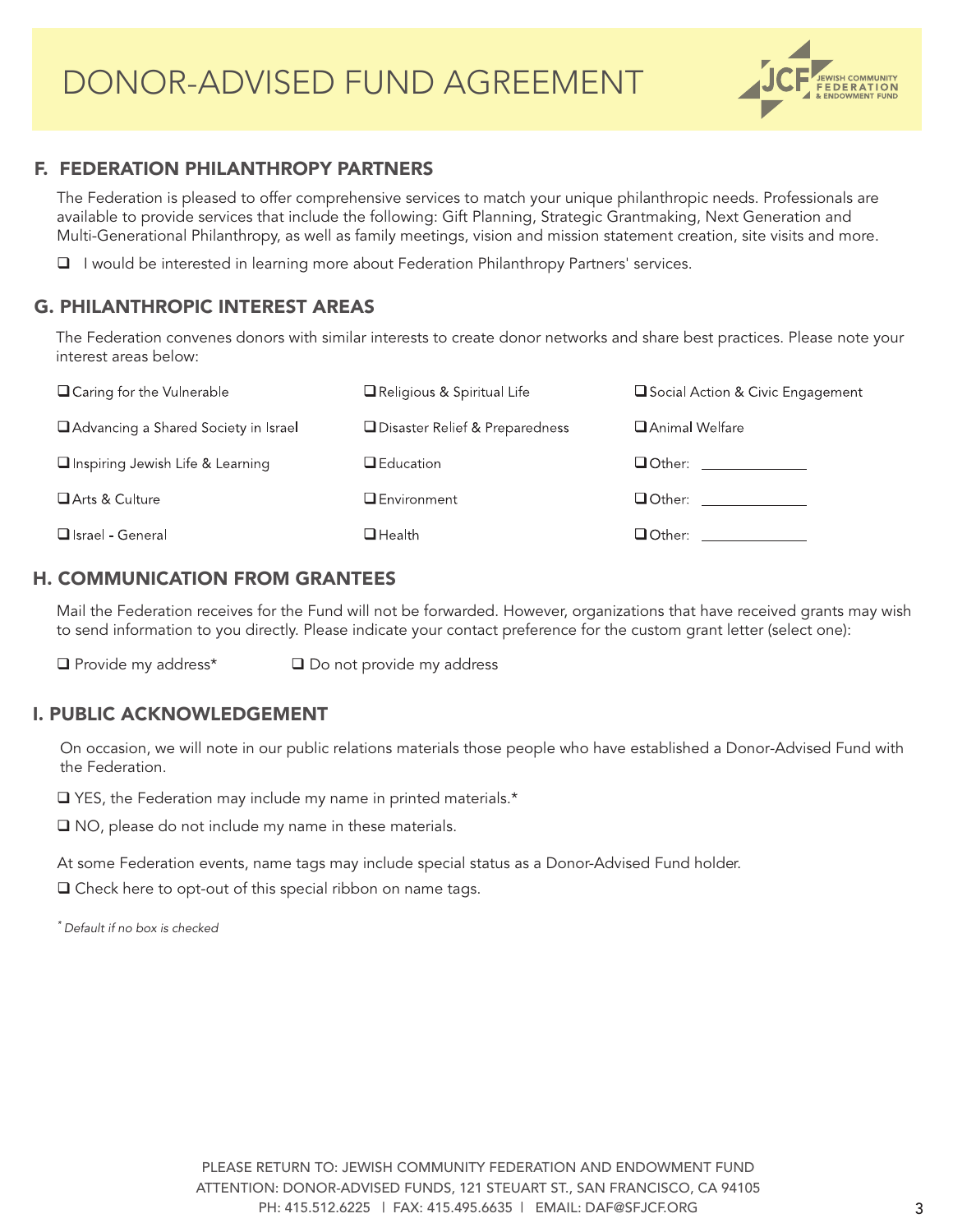

### J. INVESTMENT GUIDELINES

The Federation currently offers a variety of investment options that are values-aligned and feature different time horizons/investment profiles.

All DAFs will have their first \$10,000 allocated to the Short-Term investment pool (money market) to preserve funds for immediate grantmaking\*.

Beyond the first \$10,000, you may select either or both of the following:

- \$1,000 minimum investment in one Federation Investment Pool
- \$1,000 minimum investment in our Jewish Values Fund (JLens)

■ My initial contribution does not exceed \$10,000 plus the \$1,000 minimum for additional investment selections and/or I have chosen not to make an investment recommendation at this time, but I understand that I may make an investment recommendation at any point in the future via the Investment Selection Form.†

†*Default if no box is checked*

 $\Box$  My initial contribution is at least \$10,000 plus the \$1,000 minimum for additional investment selections; I recommend that the assets of my Donor-Advised Fund, that exceed \$10,000, be invested as follows.

#### INVESTMENT OPTIONS

INVESTMENT POOLS (Please select only one, minimum \$1,000):

#### ESG INVESTMENT POOLS

Values-Aligned Investing: actively-managed investments which score higher on "ESG" factors (environmental, social, governance)

| Moderate-Term<br>2-5 years; income, with modest expectation of growth;<br>diversified portfolio emphasizing bonds                                                                                                                                                                                                                                                  |            |
|--------------------------------------------------------------------------------------------------------------------------------------------------------------------------------------------------------------------------------------------------------------------------------------------------------------------------------------------------------------------|------------|
| Long-Term <b>contract to the contract of the contract of the contract of the contract of the contract of the contract of the contract of the contract of the contract of the contract of the contract of the contract of the con</b><br>5+ years; Long-term growth, with likelihood of short-term<br>fluctuations; diversified portfolio emphasizing global stocks | Amount: \$ |
| <b>PASSIVE POOLS</b><br>Index Funds: no ESG factors used                                                                                                                                                                                                                                                                                                           |            |
| Moderate-Term, Passive <b>Commission Contract Contract Passive</b> Section 2014<br>2-5 years; income, with modest expectation of growth;<br>diversified portfolio emphasizing bonds                                                                                                                                                                                | Amount: \$ |
| Long-Term, Passive <b>Executive Service Service Service Service Service Service Service Service Service Service Service Service Service Service Service Service Service Service Service Service Service Service Service Service </b><br>5+ years; Long-term growth, with likelihood of short-term<br>fluctuations; diversified portfolio emphasizing global stocks | Amount: \$ |
| JEWISH VALUES STRATEGY - JLENS (minimum \$1,000)                                                                                                                                                                                                                                                                                                                   |            |
| Screens out companies not aligned with Jewish values and also includes shareholder advocacy.                                                                                                                                                                                                                                                                       |            |
|                                                                                                                                                                                                                                                                                                                                                                    | Amount: \$ |

5+ years; Long-term growth, with likelihood of short-term fluctuations; portfolio of 300 large cap domestic stocks.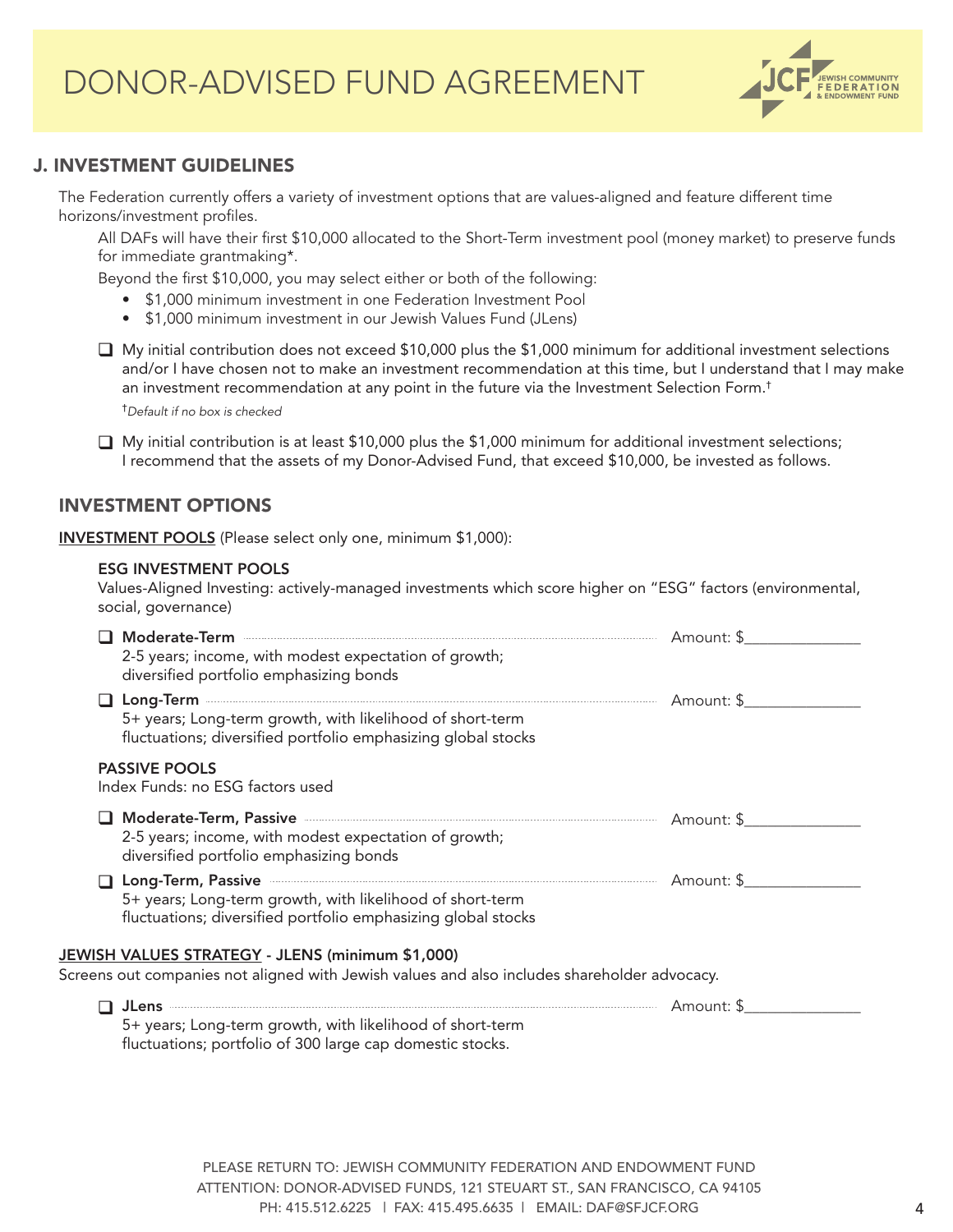

## J. INVESTMENT GUIDELINES *(cont.)*

#### Additional Options

- I am interested in learning more about current impact loan offerings in which I may participate. These opportunities are separate from other investment allocations and are available to all fundholders regardless of fund balance.
- My fund has more than \$500,000 and I am interested in working with an outside investment advisor to manage investments in my donor-advised fund. All investment recommendations are subject to approval of the Investment Committee in its discretion.

Please refer to the Investment Options Fact Sheet for additional information on investment profiles. If you need further information, please contact the Donor-Advised Fund Team.

*The Investment Committee of the Federation provides fiduciary oversight and reviews the performance and management of the investment portfolio.* 

\*It is generally advisable to maintain at least two years of grantmaking capacity within the Short-Term pool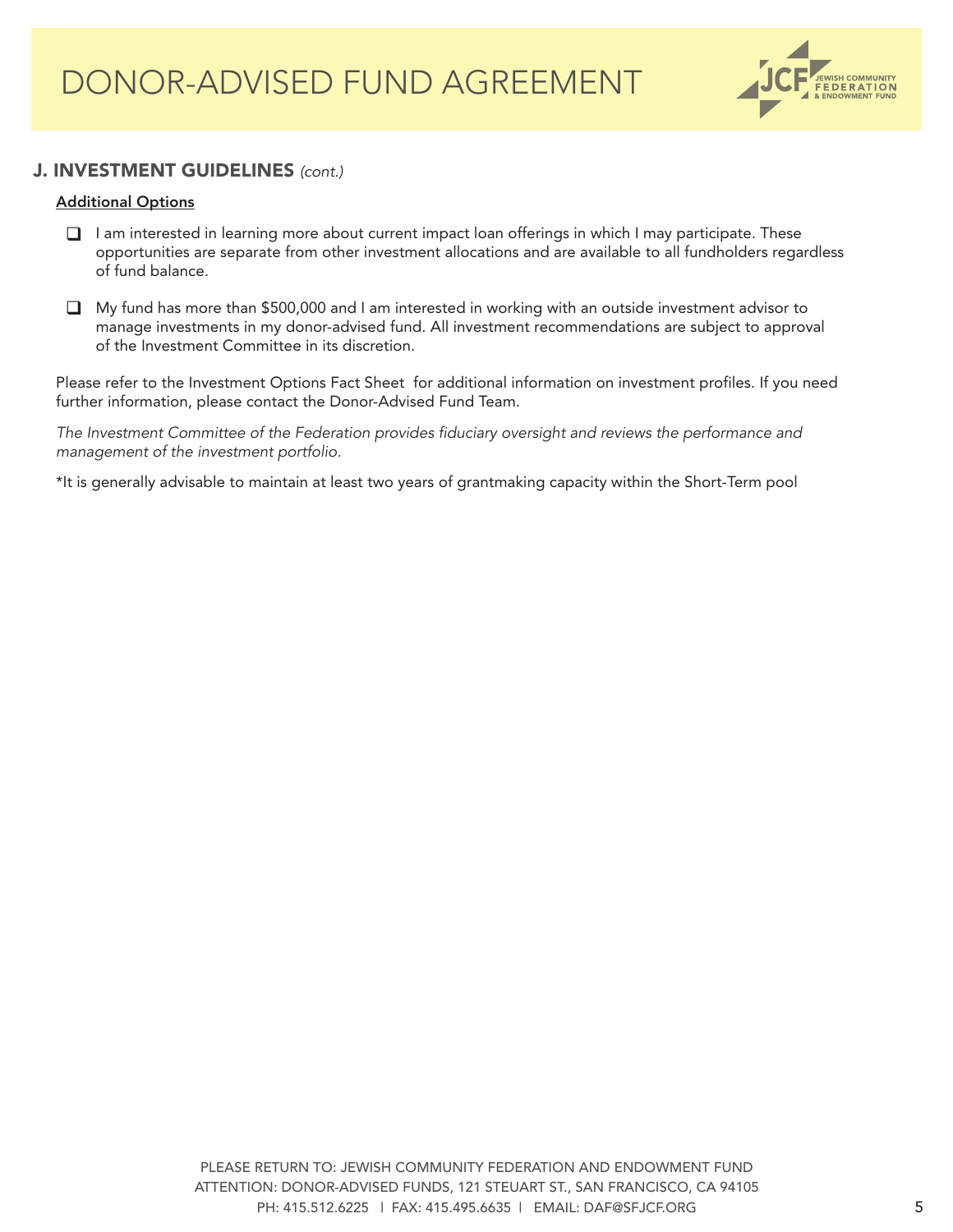

## K. SUCCESSION PLANNING OPTIONS

After the death, resignation, or inability to act of the last of the Fund Advisors named on this form, any remaining Fund assets shall be disposed of as provided below:

#### The Federation's Annual Campaign

I would like to make the following one-time gift to the Federation's Annual Campaign: \$\_\_\_\_\_\_\_\_\_\_ or \_\_\_\_\_\_\_\_\_%

#### PACE/LOJE Funds<sup>\*</sup>

 $\Box$  I would like to designate  $\$\_\_$  to establish a PACE/LOJE\*\* in my name, which will serve to endow my lifetime giving to the Federation's Annual Campaign.

\* *Perpetual Annual Campaign Endowment/Lion of Judah Endowment*  \*\* *\$100,000 minimum to establish a PACE/LOJE*

#### Donor-Advised Fund Successor Advisor Election (Optional)

Fund Advisors may create a succession plan for the Fund by appointing Successor Advisors. Successor Advisors assume the privilege to advise a Fund only after all of the initial Fund Advisors are unwilling or unable to exercise their privilege to do so. Please refer to the Policies and Procedures for additional information and eligibility requirements.

 $\Box$  I do not wish to name a Successor Advisor(s).

I wish to name the following as Successor Advisors for my Fund:

If no Successor Advisor is named, after the above requested distributions, the balance shall become a part of the Unrestricted Endowment Fund of the Federation.

## L. ESTATE GIFTS & LEGACY PLANNING

 $\Box$  I have remembered the Federation in my estate plans.

- $\Box$  I would like more information on how to include the Federation in my estate plans.
- $\Box$  I would like the Senior Director of Planned Giving and Endowments to contact me to discuss Legacy Gift Planning, including Restricted Funds and Endowment Funds.